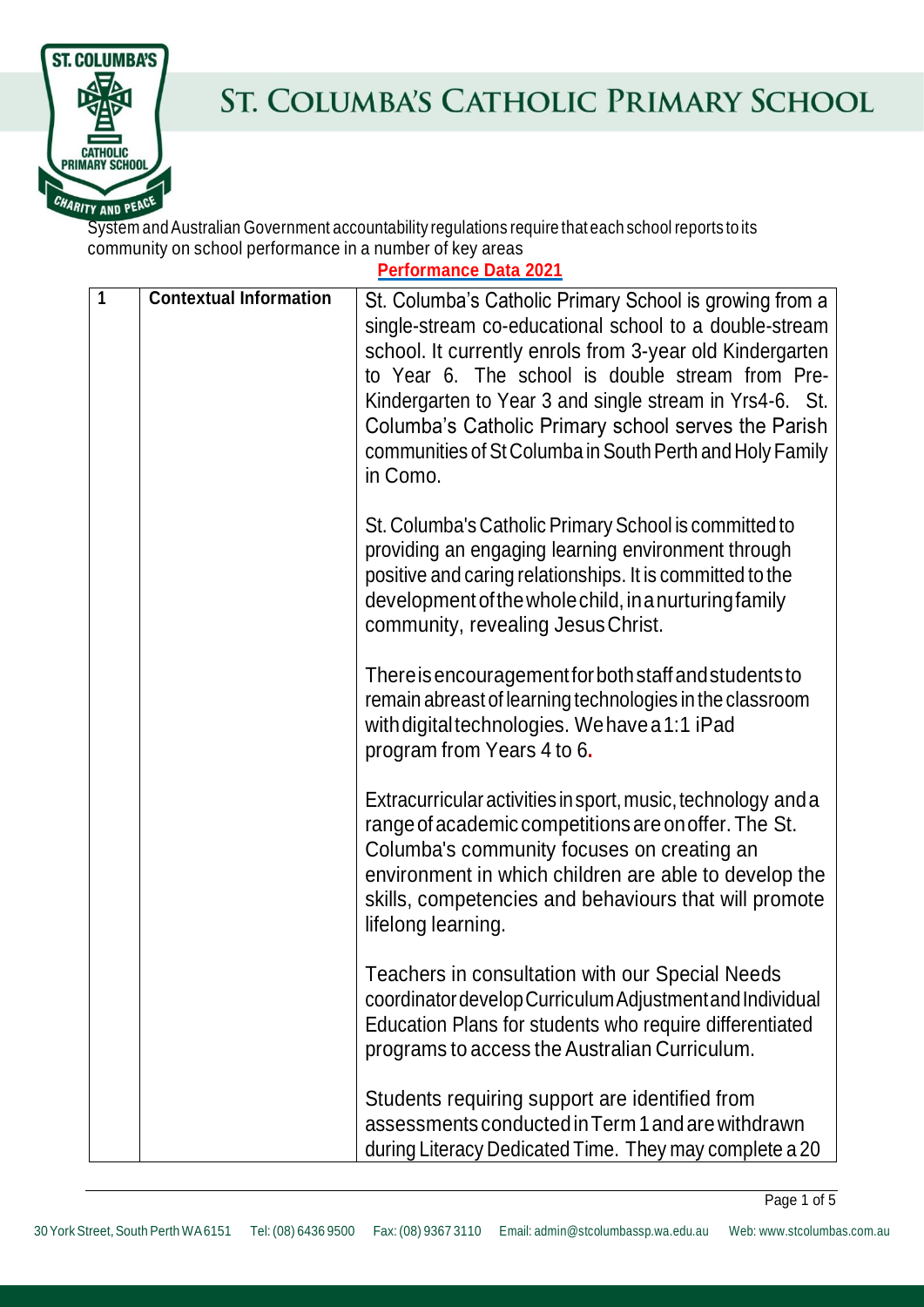|                |                                                       | week MiniLit program after which time they are assessed<br>and may complete an additional 20 weeks if needed.<br>Students are identified for Enrichment programs based on<br>assessment at the end of each year. The focus of the<br>Enrichment program changes each semester to give<br>children who need enrichment in a variety of learning<br>areas an opportunity to participate in the program.<br>A committed staff, supportive Parish Priest and parent<br>body continually work together to ensure that we are<br>constantly endeavouring to improve educational, spiritual<br>and social opportunities for everyone within the<br>community. |                 |
|----------------|-------------------------------------------------------|--------------------------------------------------------------------------------------------------------------------------------------------------------------------------------------------------------------------------------------------------------------------------------------------------------------------------------------------------------------------------------------------------------------------------------------------------------------------------------------------------------------------------------------------------------------------------------------------------------------------------------------------------------|-----------------|
| $\overline{2}$ | <b>Teacher Standards and</b><br><b>Qualifications</b> | <b>Qualifications: Teachers -</b><br>All teaching staff are registered with the T.R.B.W.A.                                                                                                                                                                                                                                                                                                                                                                                                                                                                                                                                                             |                 |
|                |                                                       | Masters Degree Education (MED)                                                                                                                                                                                                                                                                                                                                                                                                                                                                                                                                                                                                                         | 3               |
|                |                                                       | Bachelor of Education (BED)                                                                                                                                                                                                                                                                                                                                                                                                                                                                                                                                                                                                                            | $\overline{21}$ |
|                |                                                       | Bachelor of Music (BM)                                                                                                                                                                                                                                                                                                                                                                                                                                                                                                                                                                                                                                 |                 |
|                |                                                       | Grad Dip of Ed                                                                                                                                                                                                                                                                                                                                                                                                                                                                                                                                                                                                                                         | $\overline{2}$  |
|                |                                                       |                                                                                                                                                                                                                                                                                                                                                                                                                                                                                                                                                                                                                                                        |                 |
|                |                                                       |                                                                                                                                                                                                                                                                                                                                                                                                                                                                                                                                                                                                                                                        |                 |
|                |                                                       |                                                                                                                                                                                                                                                                                                                                                                                                                                                                                                                                                                                                                                                        |                 |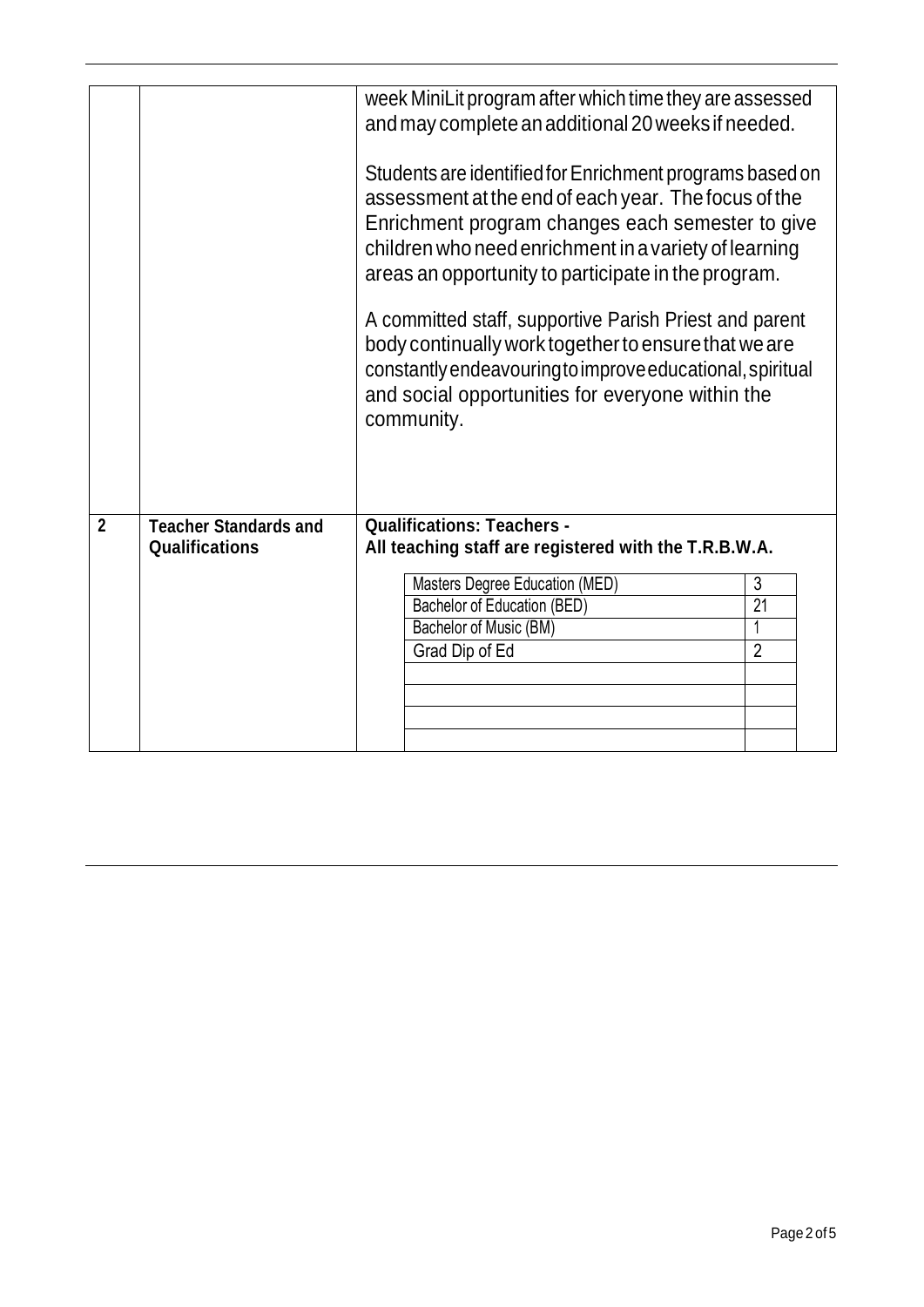| $\mathbf{3}$   | <b>Workforce composition</b>                | The composition of staff consisted of 27 teaching staff (24 female<br>and 3 male) and 24 non-teaching staff (23 female an 1 male)<br>There are no Indigenous members on staff.                                                                                                                                                                                                                                                                                                                                                                                                                                                                                                                                                                                                                                                                                                                                |
|----------------|---------------------------------------------|---------------------------------------------------------------------------------------------------------------------------------------------------------------------------------------------------------------------------------------------------------------------------------------------------------------------------------------------------------------------------------------------------------------------------------------------------------------------------------------------------------------------------------------------------------------------------------------------------------------------------------------------------------------------------------------------------------------------------------------------------------------------------------------------------------------------------------------------------------------------------------------------------------------|
| 4              | <b>Student attendance at</b><br>school      | Year<br><b>Attendance Percentage</b><br>PP<br>95.09<br>93.61<br>1<br>$\overline{2}$<br>94.62<br>$\overline{3}$<br>92.93<br>$\overline{4}$<br>94.2<br>5<br>93.29<br>6<br>93.88<br><b>Overall Attendance</b><br>93.94<br>Student attendance is recorded in SEQTA. Unexplained absences are followed<br>up by phone calls to parents from the office daily. Non-attendance is managed<br>by staff who request a written note or email confirming student absence.                                                                                                                                                                                                                                                                                                                                                                                                                                                |
| 5              | <b>Senior Secondary</b><br><b>Outcomes</b>  | Not Applicable                                                                                                                                                                                                                                                                                                                                                                                                                                                                                                                                                                                                                                                                                                                                                                                                                                                                                                |
| 6              | <b>NAPLAN INFORMATION</b>                   | Please refer to website www.myschool.edu.au                                                                                                                                                                                                                                                                                                                                                                                                                                                                                                                                                                                                                                                                                                                                                                                                                                                                   |
| $\overline{7}$ | Parent, student and<br>teacher satisfaction | <b>Parent Satisfaction</b><br>There is a high level of parent satisfaction based on the following:<br><b>Strategic Plan Survey</b><br>Strong community support for all functions and events<br>Positive parent interaction with staff<br>$\bullet$<br>Strong level of involvement and support of the education<br>program<br>Strong attendance levels for Information Evenings<br>$\bullet$<br>High levels of volunteers for sporting carnivals and<br>excursions<br>High level of pastoral care is demonstrated within the<br>$\bullet$<br>community<br>Prospective parents are seeking places based on<br>$\bullet$<br>recommendations of members of the school community<br>Extra-curricular activities on offer at the school<br>Safety of students in our school<br>Good student behaviour<br>Stimulating learning programs<br>Reporting on student progress to parents<br><b>Climate Survey Results</b> |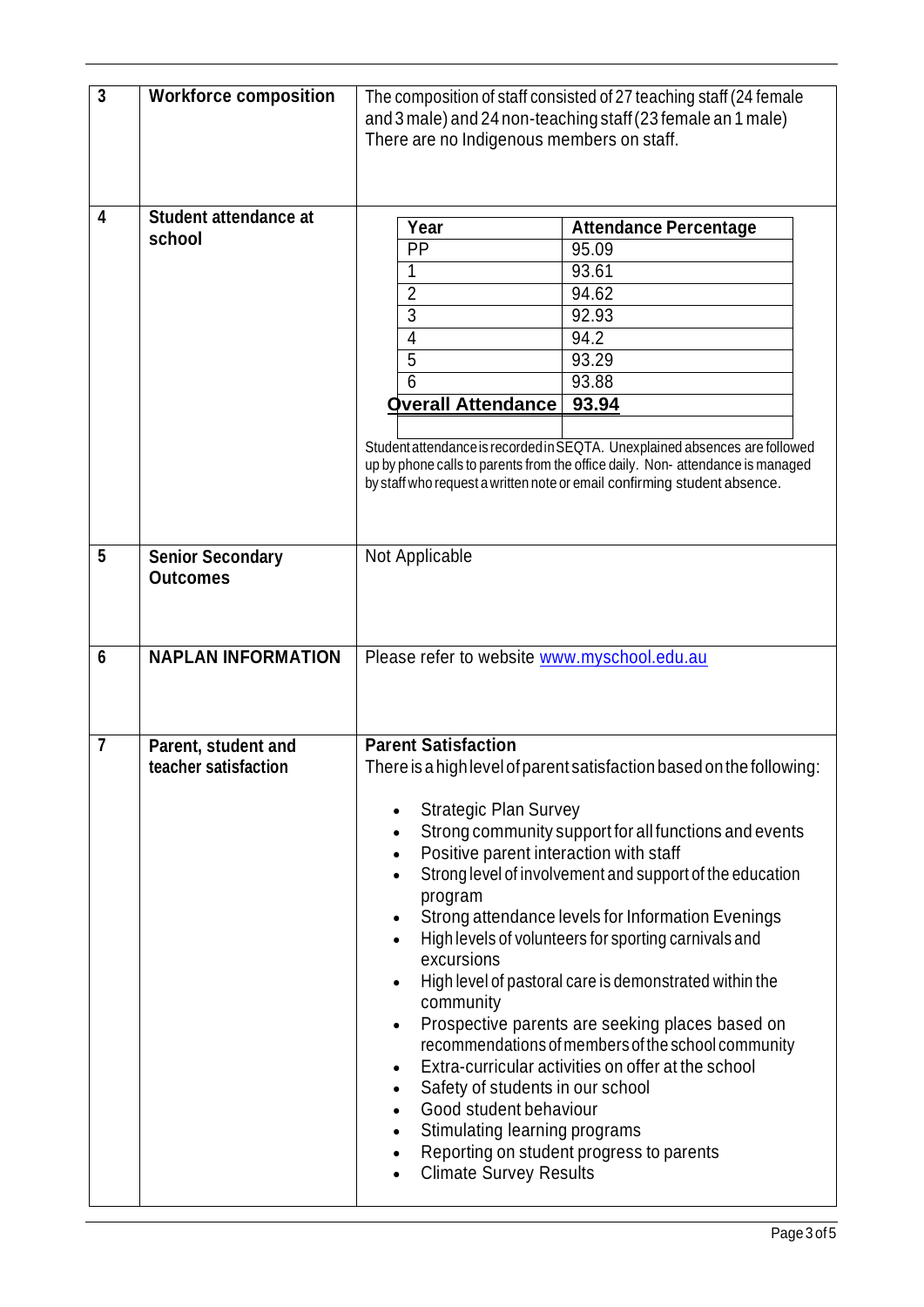|        |                                                         | <b>Student Satisfaction</b><br>Survey results indicate the student satisfaction levels are strong<br>based on the following:<br>High level of cooperation between staff around students<br>$\bullet$<br>Students are proud of their school. This is evident when<br>$\bullet$<br>attending interschool events<br>The inclusive nature of the school<br>$\bullet$<br>Minimal behaviour incidents among students<br>$\bullet$<br>Willingness to learn and explore new opportunities<br>$\bullet$<br>Consistent progress from students<br>$\bullet$<br>Purposeful teaching<br>$\bullet$<br>Learning confidence<br>$\bullet$<br><b>Student Council meetings</b><br>$\bullet$<br>School functions strongly supported by families<br>$\bullet$<br><b>Teacher Satisfaction</b><br>The staff at St Columba's are very professional and support the<br>school in all its endeavours. The high staff retention rate indicates<br>that strong relationships and loyalty to the school are evident. |
|--------|---------------------------------------------------------|-----------------------------------------------------------------------------------------------------------------------------------------------------------------------------------------------------------------------------------------------------------------------------------------------------------------------------------------------------------------------------------------------------------------------------------------------------------------------------------------------------------------------------------------------------------------------------------------------------------------------------------------------------------------------------------------------------------------------------------------------------------------------------------------------------------------------------------------------------------------------------------------------------------------------------------------------------------------------------------------|
| 8<br>9 | <b>Post-School destinations</b><br><b>School Income</b> | Not Applicable<br>Please refer to website www.myschool.edu.au                                                                                                                                                                                                                                                                                                                                                                                                                                                                                                                                                                                                                                                                                                                                                                                                                                                                                                                           |
|        |                                                         |                                                                                                                                                                                                                                                                                                                                                                                                                                                                                                                                                                                                                                                                                                                                                                                                                                                                                                                                                                                         |